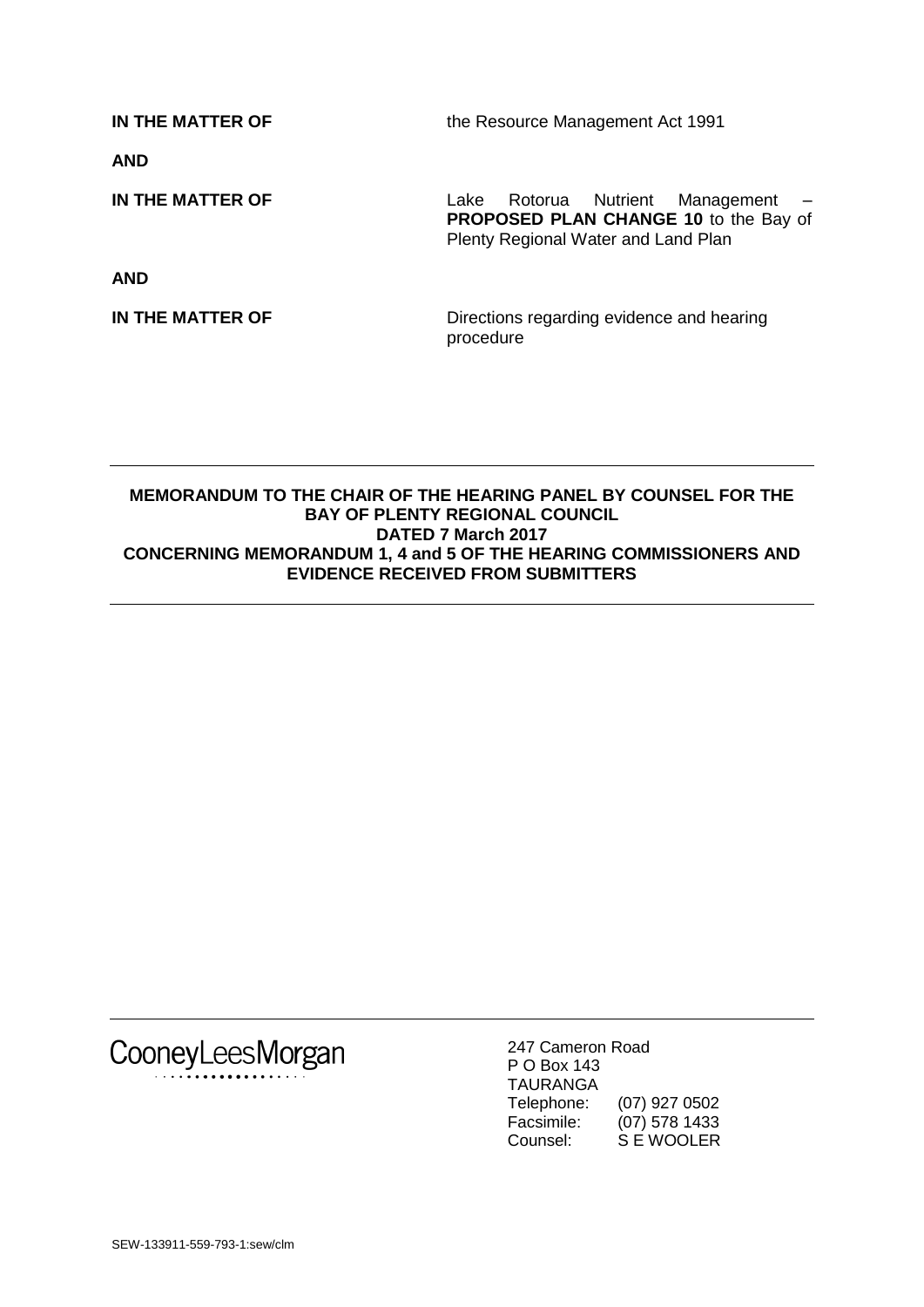## **MAY IT PLEASE THE HEARING COMMISSIONERS**

#### **Introduction**

- 1. We refer to Memorandum No. 4 of the Hearing Commissioners dated 1 February 2016, and to Memorandum No. 1 dated 11 October 2016. We also refer to paragraph [9] of Memorandum 5 date 1 March 2017.
- 2. The Panel issued directions for the exchange of evidence being 'general directions' in Memo 1 and further directions in Memo 4. Notable aspects of those directions were
	- (a) Memo 1 [16]: that expert evidence (evidence in chief) would be filed 22 February 2017 with rebuttal by Council on 6 March 2016. That other evidence, being printed or electronic copies of material in support of submissions would be provided to the Committee on 6 March 2016.
	- (b) Memo 1 Schedule of time limits: That submitters were to provide 'evidence in chief' 22 February and copies of evidence, representations and other materials by 6 March 2017.
	- (c) Memo 4: that evidence is either expert evidence (covered under M1[16] and due 22 February 2017 or evidence in support of a submission (M4[11]).
- 3. 6 March 2017: The Regional Council filed rebuttal addressing the witness statements that were circulated on 22 February 2017.
- 4. 7 March 2017: A large amount of detailed technical evidence has now been received that addresses numerous technical points of the expert witness evidence in chief that was circulated on behalf of the Bay of Plenty Regional Council but which does not provide an opportunity for response or fairly identify the status of the author.
	- (a) In some cases the authors state they are undertaking compliance with the Code of Conduct for Expert Witnesses but did not provide evidence under such heading on 22 February 2017 and are clearly not within the confines of that code. An example of that is the 'draft' evidence provided by Colin Maunder for Timberlands Ltd (see paragraph 4), which would be 27 pages long had it not been single spaced, and which criticises economic and technical evidence at great length and details from a technical perspective. Much of this type of evidence would in the usual course of things have been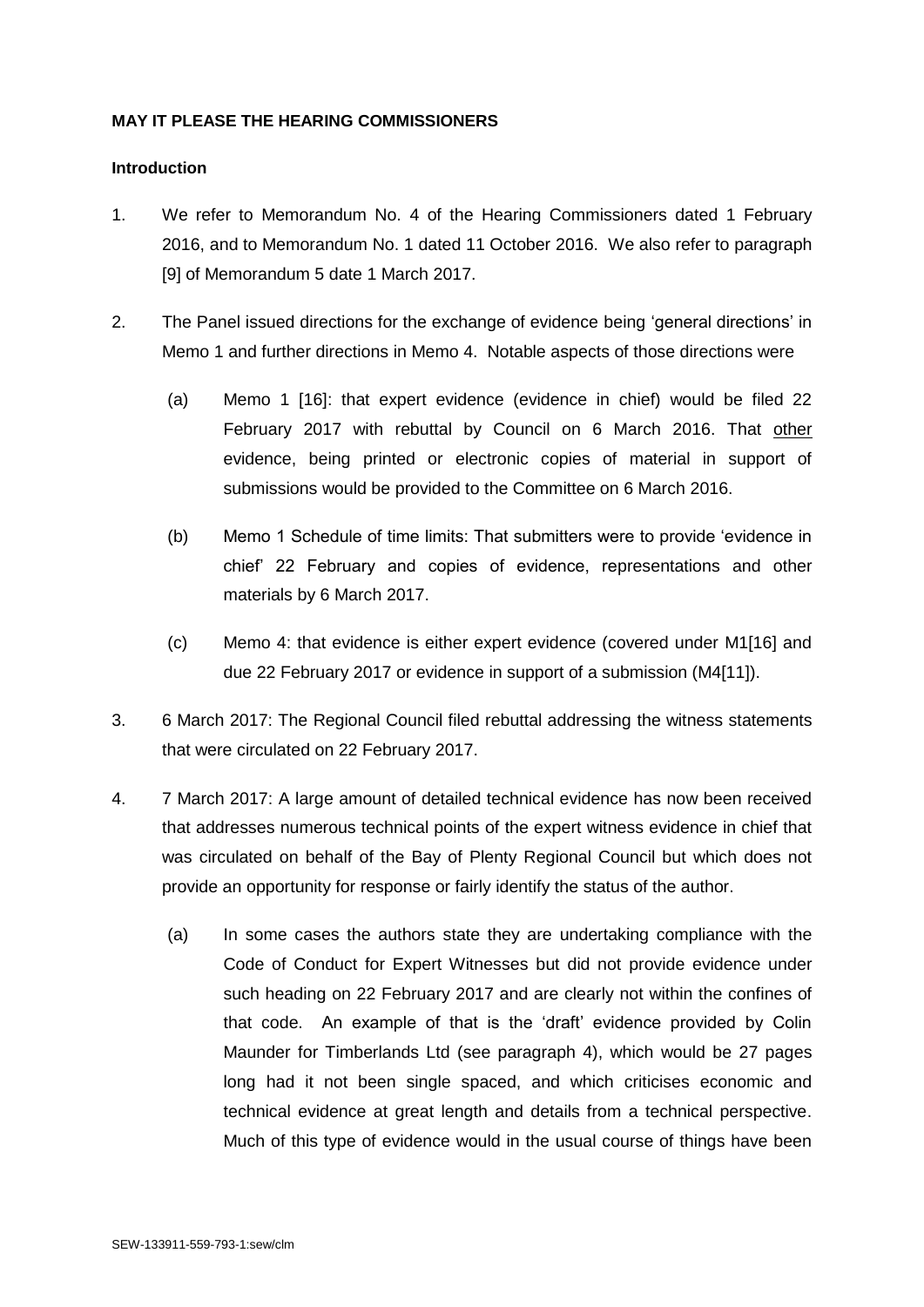properly put to the expert witnesses that it references and a fair opportunity for a response provided.

- (b) Other evidence is received from witnesses that are clearly technical experts, again addressing numerous technical points, but under the guise of general evidence too. An example of this is the evidence of Ballance Agrinutrients Ltd: Kevin Wood. Mr Wood qualifies himself as an expert in paragraph 1.1 via his experience and qualifications and proceeds to provide a technical analysis of the application of OVERSEER and version control within Plan Change 10. It is acknowledged at paragraph 3.3 he says "I am not a technical expert'. Likewise Kevin Allen of Fonterra; Mr Allen says at 2.6: he is 'not offering evidence as an expert, although I do have considerable practical experience in the use of the OVERSEER model…" and then provides evidence on the OVERSEER model and the use of reference files.
- (c) Other evidence is clearly the type of evidence that would have been envisaged as being the sort of 'evidence' expected to be filed in support of submissions, providing for the most part extra details supporting lay submissions, about which no issue is taken.
- 5. A further matter of concern is that there is an expansion of the submissions as filed and some of the matters traversed in evidence. By way of example: the submission filed by Timberlands Ltd (003) sought limited changes to 5 matters and bears little resemblance to the extraordinary detail and focus provided in the evidence received today by me that leaves no technical stone unturned and which now appears to argue an entirely different set of matters, including allocation, market economics, a "polluter pays" regime, a concerted attach of the StAG process, allegations of industry capture and an overall request to replace the entire Plan Change 10 policy regime with one utilising polluter pays or LUC and with a zero base rather than Rule 11 benchmarking.
- 6. Having briefly scanned the large volume of technical evidence circulated today it is evident that industry groups and others are availing themselves of the loophole in Memorandum 1 and 4 by now circulating expert evidence outside of the intent of those procedural directions.
- 7. With respect, the fair process has been subverted so that the Regional Council's expert witnesses have not had an opportunity to have expert evidence from submitters fairly put to them and a fair opportunity to consider it and respond.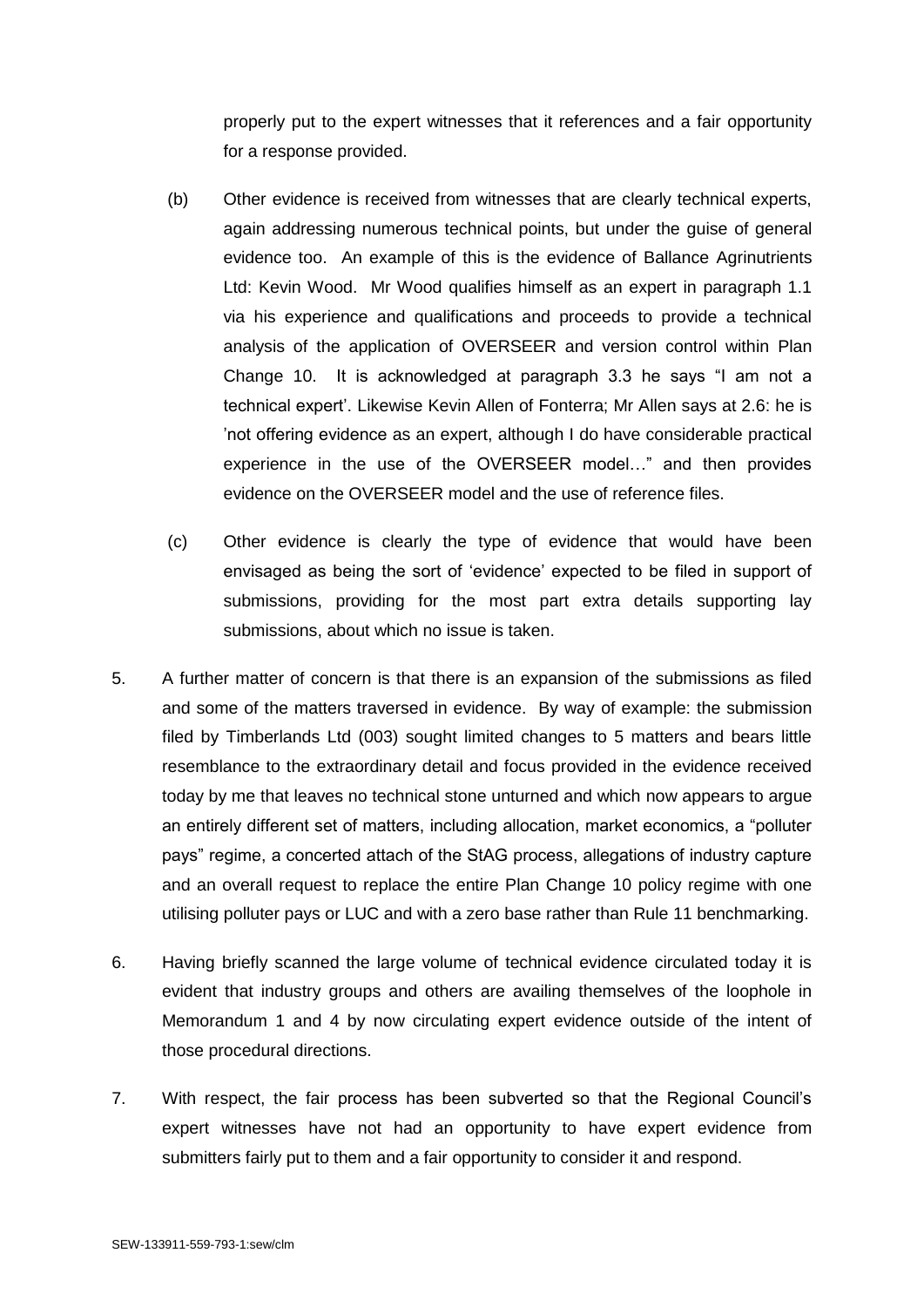- 8. The remaining time prior to the hearing is very short and was allocated to preparation. This short time is now syphoned off out of necessity to attempt to read and respond to that material. It should have been properly put to the witnesses and time provided to respond to it in rebuttal.
- 9. We refer to Memorandum 5, paragraph [9] and the assurance provided by the Hearing Commissioners to all submitters that "*we will endeavour to put in place a schedule that gives them every opportunity to adequately present their cases to the Panel in accordance with natural justice*." The current situation has, for the reasons set out above, severely disadvantaged the Regional Council and its witnesses in the preparation and presentation of the case for Plan Change 10. They have been deprived of the opportunity to respond to technical material, and also deprived of a proper opportunity to prepare for the hearing (having now to cease that in order to read this large amount of extra technical material that is directed at their evidence.)
- 10. Given the short time prior to the hearing beginning it is difficult to prose an adequate remedy to the Hearing Commissioners to restore the Council witnesses to a fair position, and to recognise the natural justice requirement as outlined in paragraph 9 which apply to all parties. One option would be to delay the hearing and provide for a further round of rebuttal evidence. At this late stage that option is not supported by the Regional Council, as countervailing issues of fairness and efficiency suggest that proceeding is preferable to allowing such disruption to prevail.
- 11. Under section 41C RMA the Commissioners have a variety of options as to the evidence to be heard. This includes limitation to the matters in dispute, or a direction that the whole or part of any submission be struck out as an abuse of the hearing process to be taken further (s41C(4)(7)(c)).
- 12. Evidence that has been circulated as 'lay' evidence obviously raises an issue as to the appropriate weight of that evidence (whether it claims to accord with the Code of Conduct or otherwise).
- 13. But the overall fairness of the situation and the impact on the preparation for hearing is a factor that requires recognition. A direction as to limitation to the submission and relief sought is available to the Commissioners on such matters.
- 14. It is respectfully suggested that, as a minimum, the Hearing Commissioners limit questions 'in clarification' from Counsel and representatives that relate to any such evidence, and that such witnesses be excluded from caucusing, if any. The Council's